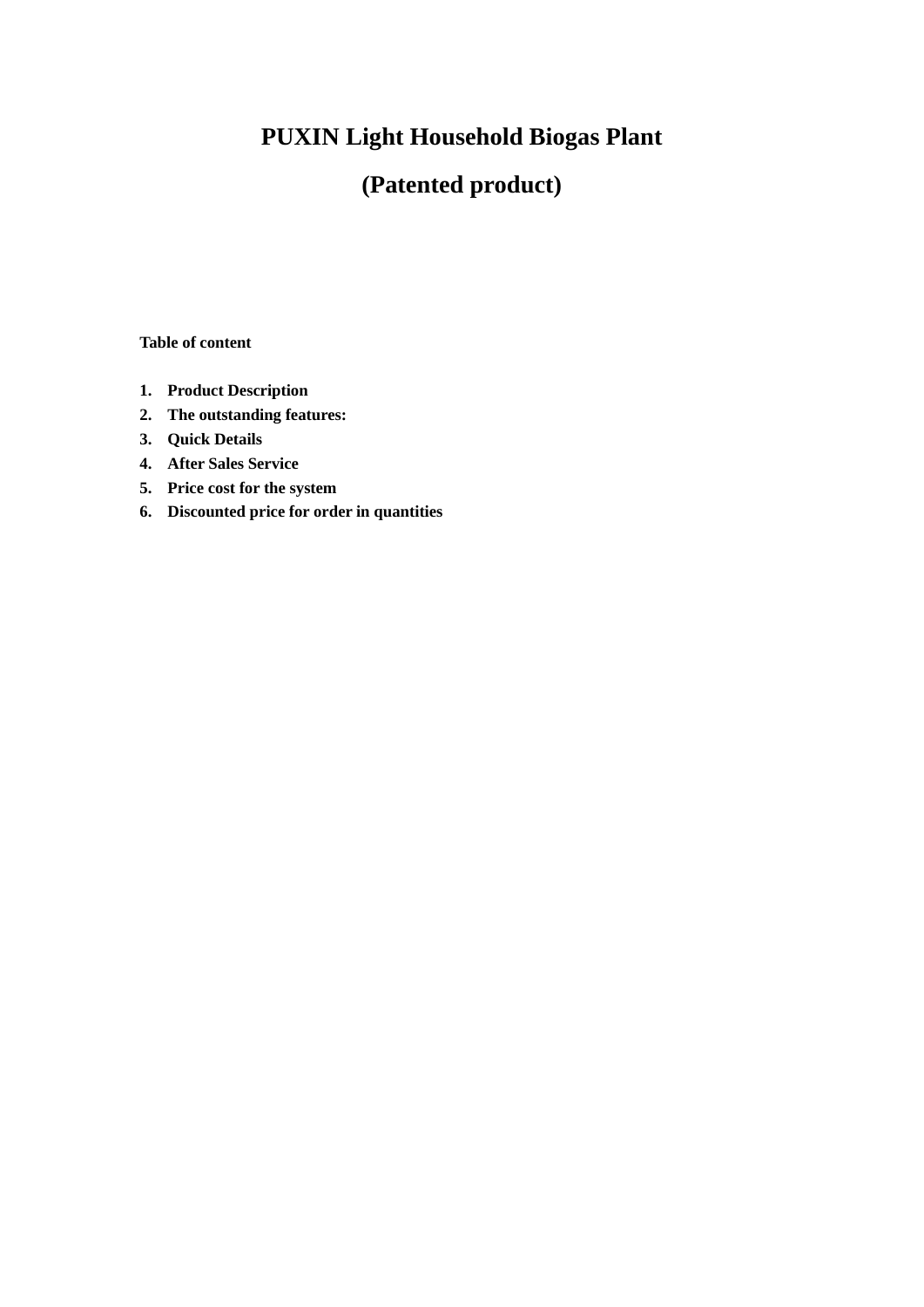**1. Product Description** (**Digester color is in black**)



1.feeding pump, 2.digester, 3.slurry pool, 4.biogas stove



Picture for the model with inlet hopper without feeding pump **(digester color is in black)**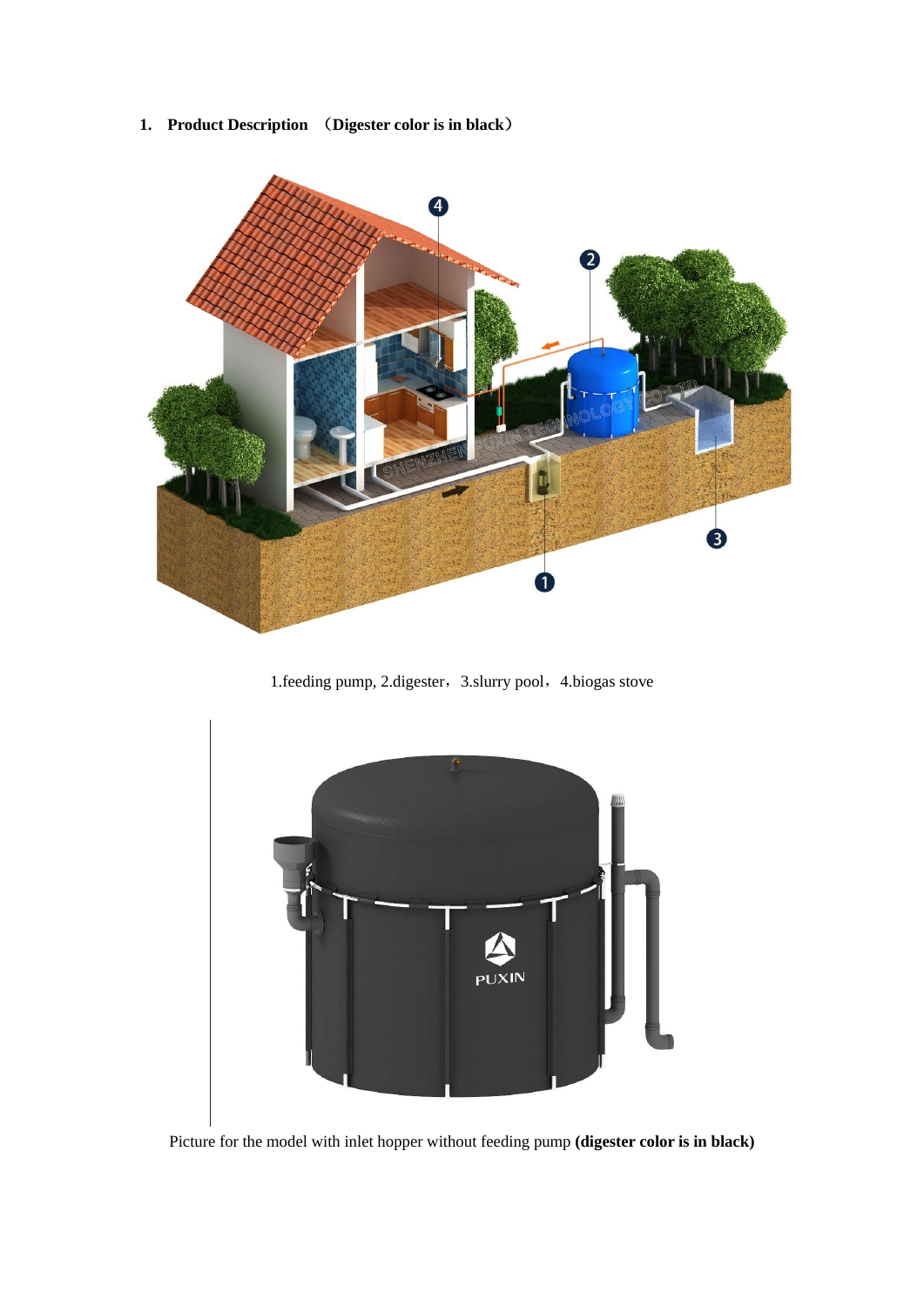

#### Specification

PUXIN Light Household Biogas Plant is composed of a membrane digester bag with a gas storage bag combined in one, a support frame to support the digester bag, a feed pump for feeding the fermentation material, an outlet for flowing out the slurry, a biogas filter to clean the biogas, a biogas pump to supply the pressure for the biogas stove. The digester bag is made by special material, has the characteristics of anti-aging, acid and alkali resistant, ultraviolet-proof. Biogas and bio-slurry are the product of the biogas digester. Biogas is a kind of renewable clean energy, can be used for cooking and power generation, bio-slurry is a kind of high-quality organic fertilizer can be used in agriculture.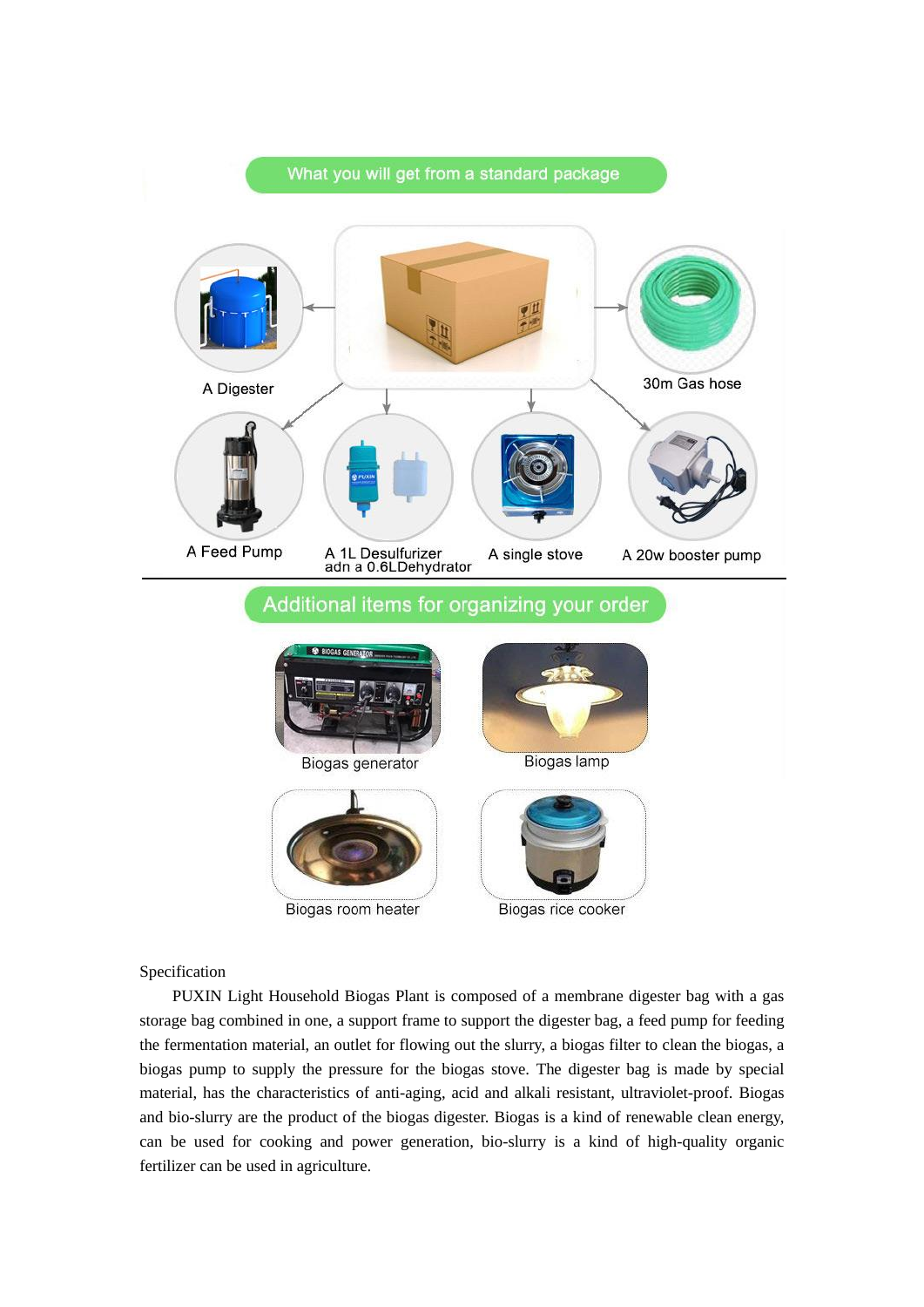#### **2. The outstanding features:**

- 1. Easy to transport, the product is packed in one carton, light weight, suitable for express delivery and air transport.
- 2. Easy to install: Just a normal people can install within one hour without any training.

#### **3. Quick Details**

Brand Name: PUXIN Model : PX-2.65 Place of Origin: Guangdong, China Application: Cooking Fuel Product name: Light Household Biogas Plant Material: PVC Tarpaulin Installation area: Dia 1.5m\*H 1.5m Total capacity: 2.65M3 Fermentation volume: 1.6M3 Biogas storage capacity: 1M3 Biogas production: 1.8 M3/d Suitable for: Home Feature: Light weight Fermentation material: Organic waste Lifespan: 10 Years Installation: Within 2 Hours Shipping: by Air/Sea Package volume: 0.2CBM Packing weight: 30 to 50 kgs per sets Supply Ability: 1000 Set/Sets per Month

#### **4. After Sales Service**

1. Free installation and operation instruction services 2.Online technical training 3.One year warranty 4.100% fittings supply

#### **5. Price cost for the system**

For order one set Without feeding pump EX Works price USD298 With feeding pump 1.1KW EX Works price USD399